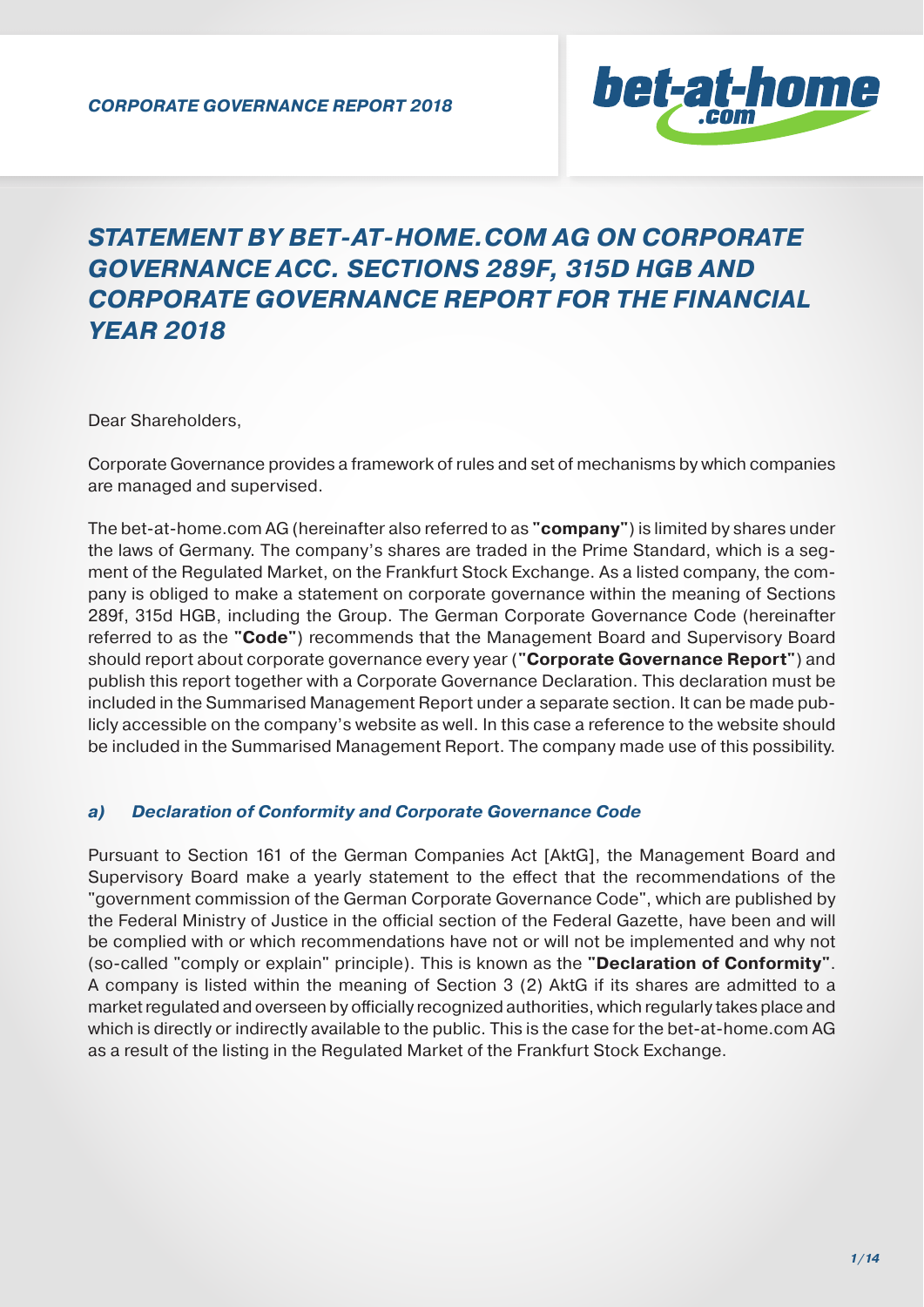

## *b) Corporate Governance Report/corporate governance statement*

The Code provides for the following content of the Corporate Governance Report:

- according to Section 3.10 of the Code, the report regarding Corporate Governance
- according to Section 5.4.1 of the Code, the objectives of the Supervisory Board regarding its composition (**"diversity"**) and the status of their implementation,
- according to Section 7.1.3 of the Code, information on share option programs and similar share-based incentive systems within the company unless this information is already provided in the financial statements, consolidated financial statements or compensation report.

The Corporate Governance Declaration shall include (i) the declaration of conformity, (ii) relevant disclosures of corporate governance practices that are in excess of those required by law, and where they are publicly available, (iii) a description of the workings of the Management Board and the Supervisory Board and the composition and functioning of their committees and (iv) the provisions of Section 76 (4) and Section 111 (5) of the German Stock Corporation Act (targets for the proportion of women in the two management levels below the Board of Management, the Supervisory Board and the Management Board) and whether the set targets have been reached during the reference period and, if not, information on the reasons. Furthermore, a description of the concept of diversity (v) that is pursued with regard to the composition of the representative body and the Supervisory Board with respect to aspects such as age, gender, educational or professional background, as well as the objectives of this concept of diversity, the nature of his implementation and the results achieved in the financial year. Corporate governance practices are not published outside the Corporate Governance Declaration.

## *I. DECLARATION OF CONFORMITY IN ACCORDANCE WITH SECTION 161 AKTG*

In March 2018, the Management Board and Supervisory Board issued the following Declaration of Conformity:

The Management Board and Supervisory Board of bet-at-home.com AG herewith declare, that bet-at-home.com AG has been implementing the recommendations of the German Corporate Governance Code pursuant to the declaration of conformity of March 2017 in the version dated 7 February 2017 until the date of the issuance of this Declaration of Conformity with the exceptions disclosed in March 2017.

Furthermore, the Management Board and Supervisory Board of bet-at-home.com AG declare, that bet-at-home.com AG will implement the recommendations of the German Corporate Governance Code in the version dated 7 February 2017 with the following exceptions (the sections below are those of the Code in the version dated 7 February 2017):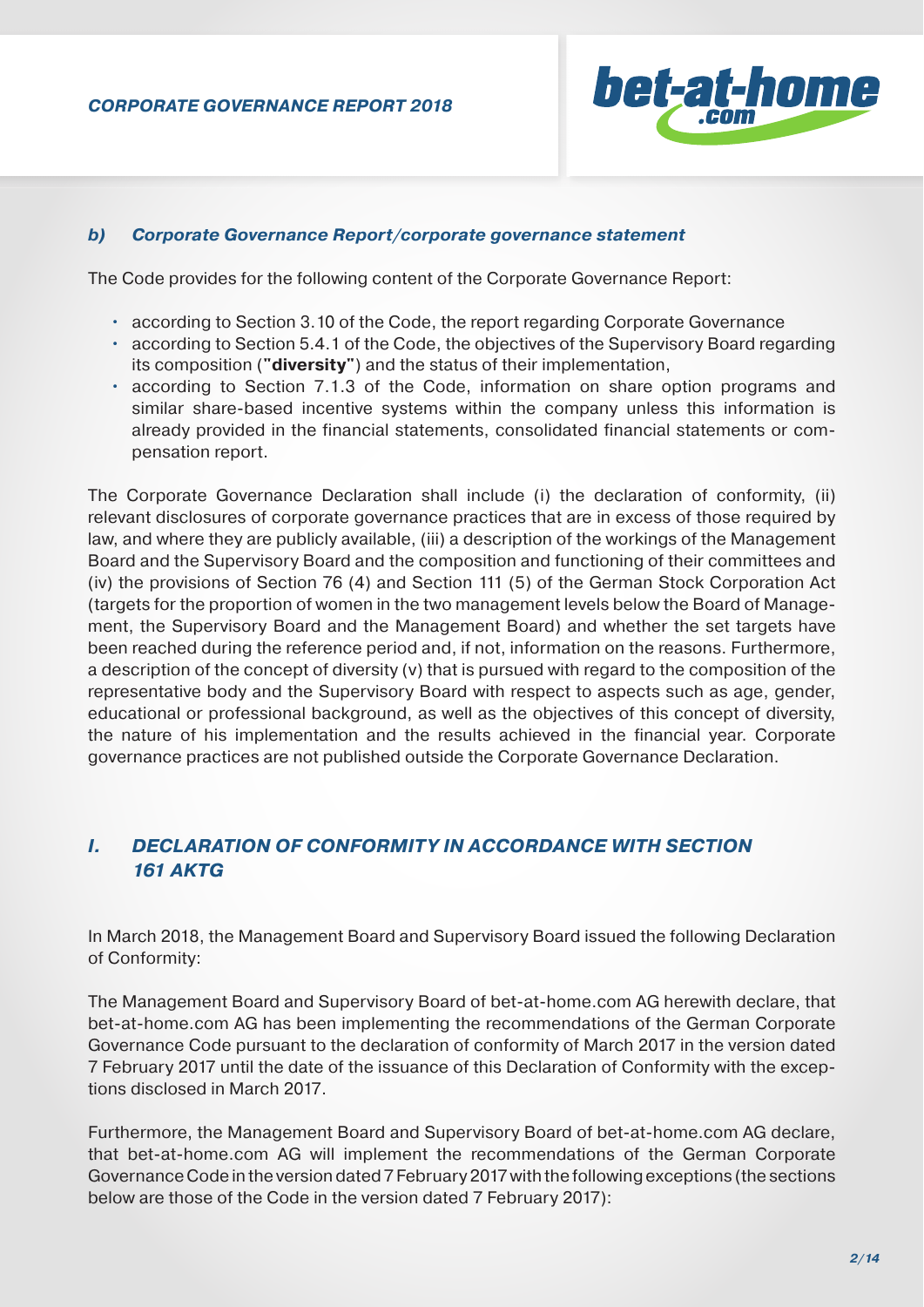

#### *Deductible for the D&O policy for the Supervisory Board (Section 3.8)*

The company has a D&O policy without any deductible for the members of the Supervisory Board. In the view of the company, such a deductible is not necessary to ensure the motivation and sense of responsibility of the members of the Supervisory Board. A deductible could even run counter to the company's efforts to obtain people of excellence from within Germany and abroad for its Supervisory Board. The Supervisory Board was also expressly excluded (Section 116 AktG) from the new statutory measures on the deductible for members of the Supervisory Board in the Act on the Appropriateness of Management Board Compensation [VorstAG] (§ 116 AktG).

#### *The Management Board must have a chairman (Section 4.2.1)*

No chairman of the Management Board has been appointed. The Management Board and Supervisory Board are of the opinion that the two members of the Management Board have worked together efficiently and like good colleagues hitherto. No need has therefore been seen to appoint a chairman thus far, especially since the Management Board presently consists of two people, for which the appointment of a chairman is not mandatory for organisational reasons either.

#### *Maximum limit for the remuneration of the Management Board (Section 4.2.3)*

The remuneration for members of the Management Board should be limited in total and with respect to variable remuneration components. The agreement between the company and its Management Board members provide such limitations. Without identifying any deviation from Section 4.2.3 of the Code in the opinion of the Management Board and Supervisory Board, it is pointed out that the main shareholder of the bet-at-home.com AG, Betclic Everest Group S.A.S., promised the members of the Management Board in 2016 for the first time a variable remuneration that is solely paid by it. Therefore, neither the bet-at-home.com AG nor any its subsidiaries is burdened financially. The generation and the amount of this variable remuneration depend on the outperformance of a certain level of bet-at-home.com AG's share price (basic amount) in the years 2016, 2017 and 2018. Further information can be viewed in the remuneration report, which is part of the summarised management report for the financial year 2017.

#### *Committees (Section 5.3)*

Under the Articles of Association, the company's Supervisory Board consists of three members. Given this size, it would appear neither necessary nor expedient to set up committees, as the imaginable tasks of committees could be performed just as effectively and competently by the entire Supervisory Board.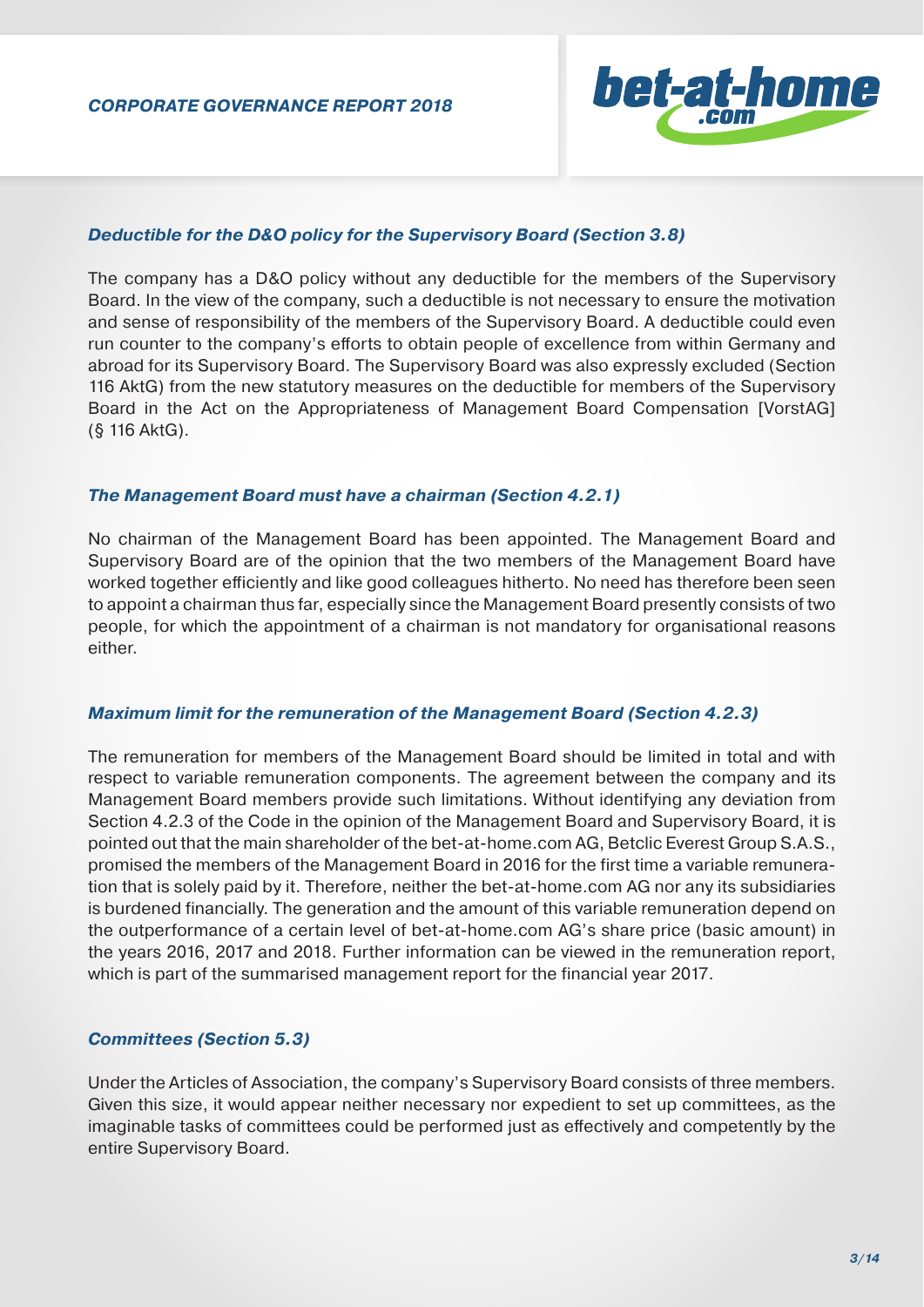

#### *Composition of the Supervisory Board (Section 5.4.1)*

The Supervisory Board must set specific objectives for its composition. In accordance with the Code in the version of 7 February 2017, these objectives will now also include a regulated limit for the time spent serving by each member on the Supervisory Board. However, the determination of a regulated limit for the time spent serving by each member on the Supervisory Board appears to be not useful from today's perspective. A time limit specifying the maximum time spent by each member serving on the Supervisory Board cannot be properly determined in abstract terms. The Supervisory Board is of the opinion that it would make more sense to assess in each individual case if the time already spent by each member serving on the Supervisory Board could prevent the member from performing their future duties in a factual, proper and unbiased manner.

#### *Components and disclosure of Supervisory Board compensation (Section 5.4.6)*

Compensation of the members of the Supervisory Board includes the position of chairman but not that of deputy chairman. Nor does there appear to be a need to differentiate between a deputy chairman and ordinary member, as the participation of all members is required for resolutions in the Supervisory Board of three people, so that cases where the chairman is represented by the deputy rarely occur in practice.

## *II. DISCLOSURES REQUIRED BY SECTION 289F (2) NOS. 2 TO 4 HGB*

The company is a company limited by shares under the laws of Germany. It is therefore governed in particular by German company law and capital market regulations as well as the provisions of the Articles of Association and the rules of procedure for the Management Board and Supervisory Board.

A two-tier management and supervision structure arises from the Management Board and Supervisory Board. Both executive bodies are committed to the interests of the shareholders and the good of the company. The AGM is the company's third executive body. It serves the decision-making process of the shareholders.

#### *1. Management Board*

The Management Board represents the company externally. It conducts its business in accordance with the law, the Articles of Association and the rules of procedure for the Management Board and ensures suitable risk management. The Management Board develops the company's strategy, coordinates it with the Supervisory Board and ensures its implementation. The Management Board has the task of creating long-term value on its own responsibility.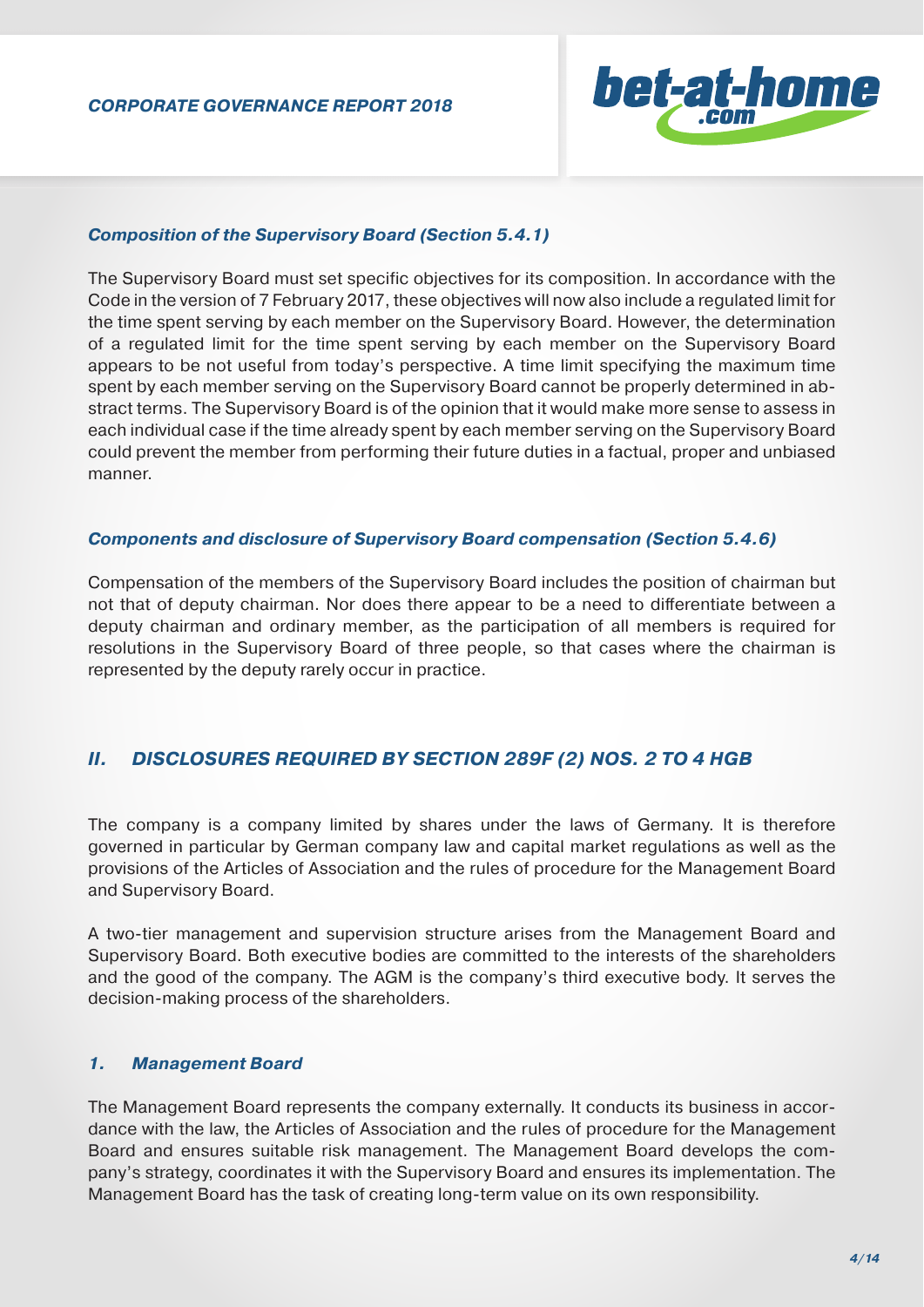

The company's Management Board consists currently of two members. The members of the Management Board bear common responsibility for the entire management. Notwithstanding the collective responsibility of the Management Board members, each individual member runs all its areas and domains in line with Management Board's resolutions on its own responsibility.

The Supervisory Board has issued rules of procedure for the Management Board. Under the rules of procedure for the Management Board, actions and business by the Management Board of fundamental importance require the approval of the Supervisory Board.

The Management Board makes regular, timely and comprehensive reports to the Supervisory Board about all material aspects of the business development, significant transactions and the current earnings situation including the risk situation and risk management. Deviations in the business development from plans and targets are explained to and discussed with the Supervisory Board. Furthermore, the Management Board regularly reports on compliance, i. e. the actions taken to comply with laws and company regulations, which fall under the Management Board's responsibility.

#### *2. Supervisory Board*

The Supervisory Board advises the Management Board in the management of the company. It supervises its activities. The Supervisory Board appoints and dismisses the members of the Management Board, determines the compensation system for the members of the Management Board and agrees their respective compensation.

The Supervisory Board is involved in all decisions of fundamental importance to the company. The Supervisory Board can make certain transactions contingent on its approval. The main tasks of the Supervisory Board also include making nominations for election to the Supervisory Board and for the appointment of the auditor. In this respect, the Management Board has no right of nomination.

The principles of cooperation in the Supervisory Board are laid down in the Supervisory Board's rules of procedure.

#### *3. Annual General Meeting*

The shareholders exercise their rights at the Annual General Meeting (AGM). There they exercise their voting rights. The AGM is held annually within the first eight months of a financial year. The agenda for the AGM, including the reports and documents required for the AGM, is also published on the company's website. In order to facilitate the personal exercise of their rights, the Company provides shareholders with a proxy by proxy for general meetings. The invitation of the Annual General Meeting or the notifications to the shareholders explains how instructions to exercise voting rights can be issued prior to the Annual General Meeting.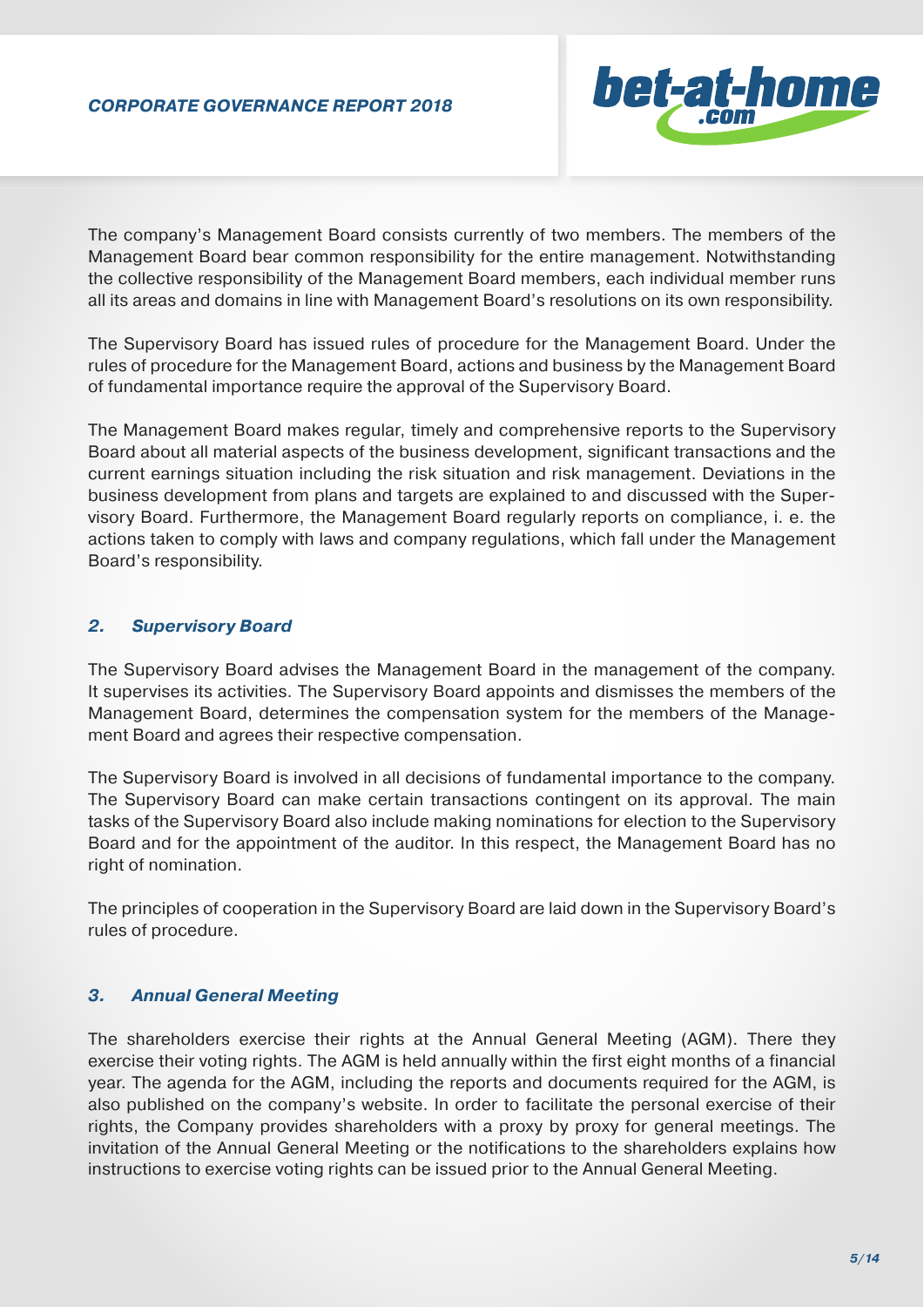

The AGM ratifies on the acts of the Management Board and Supervisory Board. It decides on the appropriation of the retained earnings and on the election of the auditor. The AGM is also responsible for decisions on corporate actions and approval of inter-company agreements and alterations to the Articles of Association.

#### *4. Disclosures on corporate governance practices*

Values that are anchored in legal regulations as well as internal guidelines and organizational instructions are essential to the management culture of the company and its subsidiaries. Of particular importance are concepts that, on the one hand, take into account the interests of making a profit. On the other hand, a serious and extensive customer protection, especially protection of minors and prevention are of great importance.

This is the basis of the common understanding between the management and staff to combine lasting growth with financial success and, at the same time, to take effective measures to prevent the negative impact of the services provided.

To achieve this objective, all staff must be aware of these demands and be willing and able to take responsibility for them. Taking one's own responsibility and initiative presumes an understanding of the company's strategy. This is why the management regularly informs the staff about the company's objectives, current business development, market and its competition. Efficient management and cooperation therefore hinge on clearly defined company structures, areas of responsibility and workflows. In conjunction with defined yet ever improving processes, this structure makes it possible to align management activities to the company's objectives and to check on a regular basis whether those objectives have been achieved.

Particular importance is attached in this respect to the motivation and appreciation of the company's staff since high commitment, productivity and efficiency can only be achieved in a positively experienced work environment where people closely identify with the company and its objectives.

It is for this reason that the company promotes a balance between the expected high-quality and concentrated work performed in a dynamic market, on the one hand, and the needs and requirements of private life, on the other (work-life balance).

## *5. Sustainability*

As part of ensuring sustainability in our corporate development, we regularly review our position on the environment social governance ("ESG").

As a provider of online entertainment services, we are not involved in the procurement of industrial raw materials or pre- and finished products. Environmental issues, however, arise in the procurement of our means of production, namely our IT infrastructure. Here we rely on manufacturers or providers, who in turn feel committed to our knowledge of high ESG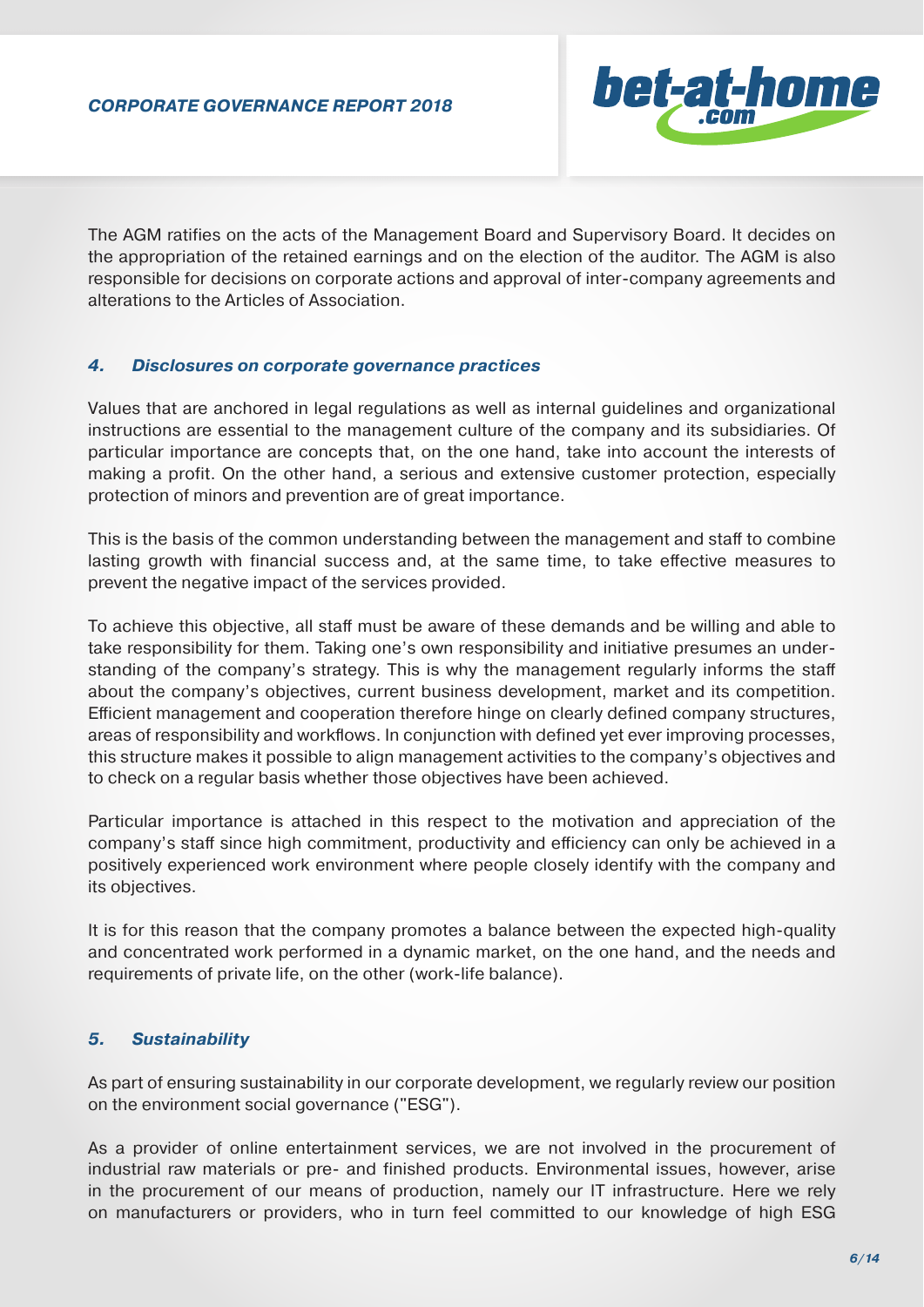

standards. The locations of bet-at-home.com subsidiaries are all located in EU countries. Insofar, the relevant environmental protection and employment standards apply in all locations of the bet-at-home.com AG Group. The equal treatment of our employees, irrespective of their origin, gender, religion or belief, disability, age or sexual orientation corresponds to a lived corporate culture and expresses itself among other things. This is because employees from a variety of different nations work together successfully and with great collegiality within the bet-at-home.com AG Group. We take account of our social responsibility on the supply side by means of extensive customer protection measures. In particular, the protection of minors and the prevention of gambling addiction are of particular importance. In the field of sports betting, we have implemented mechanisms to ensure the integrity of sport.

## *6. Compliance*

The Management Board must ensure compliance with the statutory provisions and the company's internal guidelines and act to ensure that they are observed by the Group companies. The entrepreneurial actions of the bet-at-home.com AG Group must be based on the legal systems of different countries. This applies in particular to the different legislative conditions for sports betting and gaming, which are embedded in the freedom to provide goods and services guaranteed by European law.

Where state concession procedures are possible in a framework that complies with European law, it is the Group's endeavor to obtain concessions and to permanently fulfill the requisite requirements. In addition, the bet-at-home.com AG Group pays all required taxes and levies on sports betting and gaming, also in countries that want to keep up monopolies therefore limiting private providers.

We expect our staff to conduct themselves ethically and in accordance with the law in their daily business. For precisely as a provider of betting and gaming, maximum integrity is indispensable in our highly regulated markets in order to justify the trust instilled in us by the authorities and, above all, by our customers.

In training sessions conducted with the assistance of the respective compliance officers, our staff are familiarised with the relevant codes of conduct as well as the laws and regulations. Our employees have the opportunity and are requested – on request also protected – to give indications of possible legal violations in the companies of the bet-at-home.com AG Group.

Against the background of the stock market listing of the bet-at-home.com AG shares, ensuring market integrity is an essential component of our compliance structure. This includes processes for identifying insider information across the Group and dealing with them in a legally compliant manner, as well as informing our employees about their duties and obligations in this context.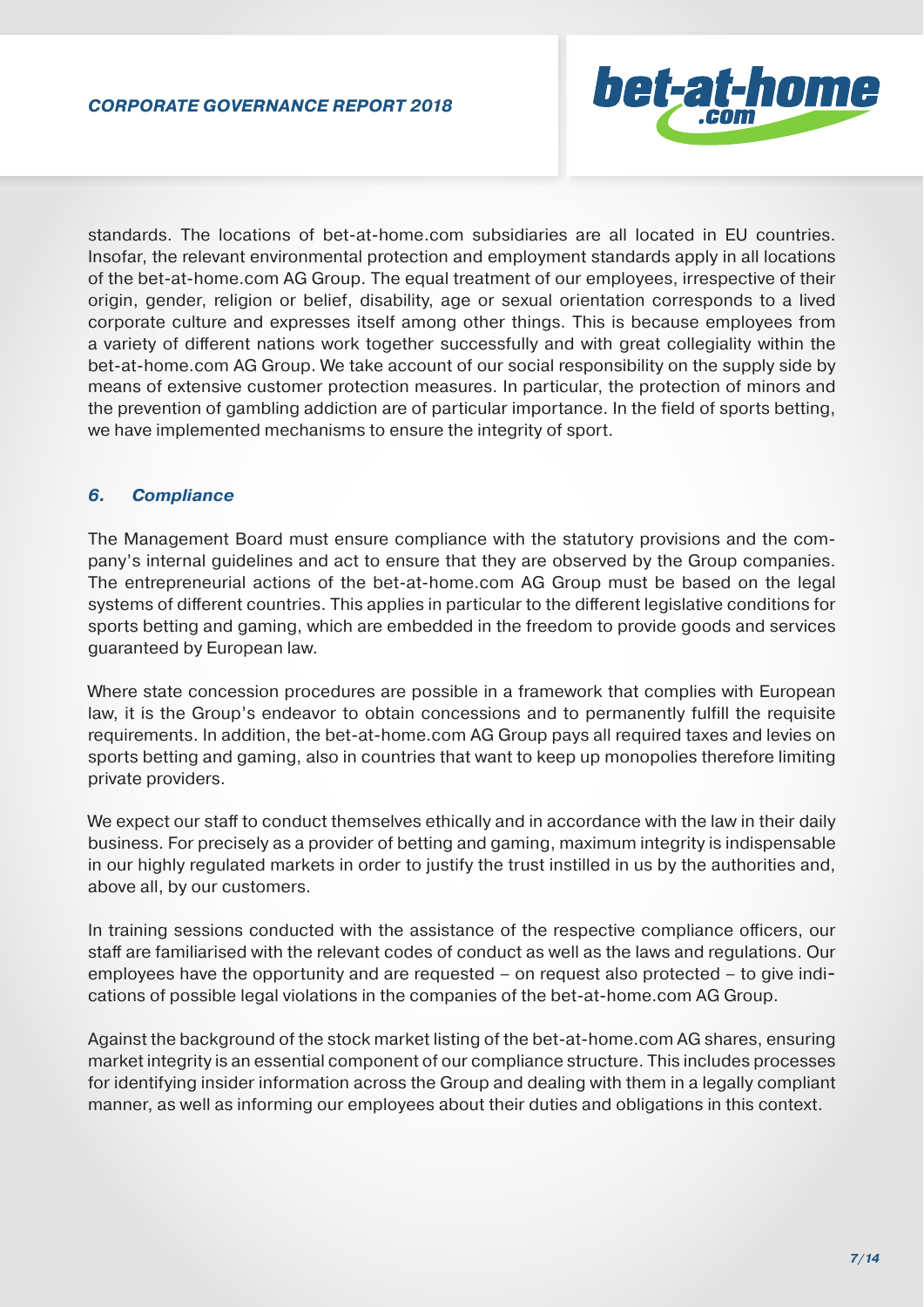

## *7. Accounting*

The consolidated financial statements of bet-at-home.com AG are prepared in accordance with the International Accounting Standards (IAS) and International Financial Reporting Standards (IFRS), by taking account of the interpretations of the Standing Interpretations Committee (SIC) and the International Financial Reporting Interpretations Committee (IFRIC).

The separate financial statement for the AG is prepared in accordance with the provisions of the German Commercial Code.

Financial reports and interim financial reports (e. g. half-year reports) are published within the statutory deadlines and in accordance with the regulations for the Prime Standard segment of the Frankfurt Stock Exchange.

## *8. Transparency*

Our shareholders are informed, in particular, in the annual report and by the publication of important information as well as current corporate news on significant events within the company and the Group.

Dealing with substantial information refers in particular to Regulation (EU) No 596/2014 (Market Abuse Regulation) for the publication of insider information, lists of insiders and transactions of executives (Directors' Dealings).

## *9. Equal participation of men and women*

The Act for the equal participation of women and men in leadership positions in the private sector and the public sector applies since 1 May 2015. Section 111 (5) AktG states that the Supervisory Boards of companies that are listed or subject to co-determination must specify the target percentages of women on the Supervisory Board and Management Board. In Section 76 (4) AktG, the Management Boards of companies that are listed or subject to co-determination must specify the target percentages of women on both executive levels below the Management Board. At the same time, deadlines to attain these objectives shall be defined. These periods of time should not exceed five years.

## *Female representation on the Management Board*

The target for the proportion of women in the Management Board was set at 0.00% in 2017. The deadline for reaching the target size was 31/12/2018. The contracts of the members of the Management Board were subsequently extended and are valid at least until 31/12/2021. Currently, as in 2017, two members of the Management Board are appointed. The board does not include a woman. Achieving a fixed target of > 0.00% by 31/12/2021 would require board members to retire prematurely and instead at least one woman be appointed, or that the board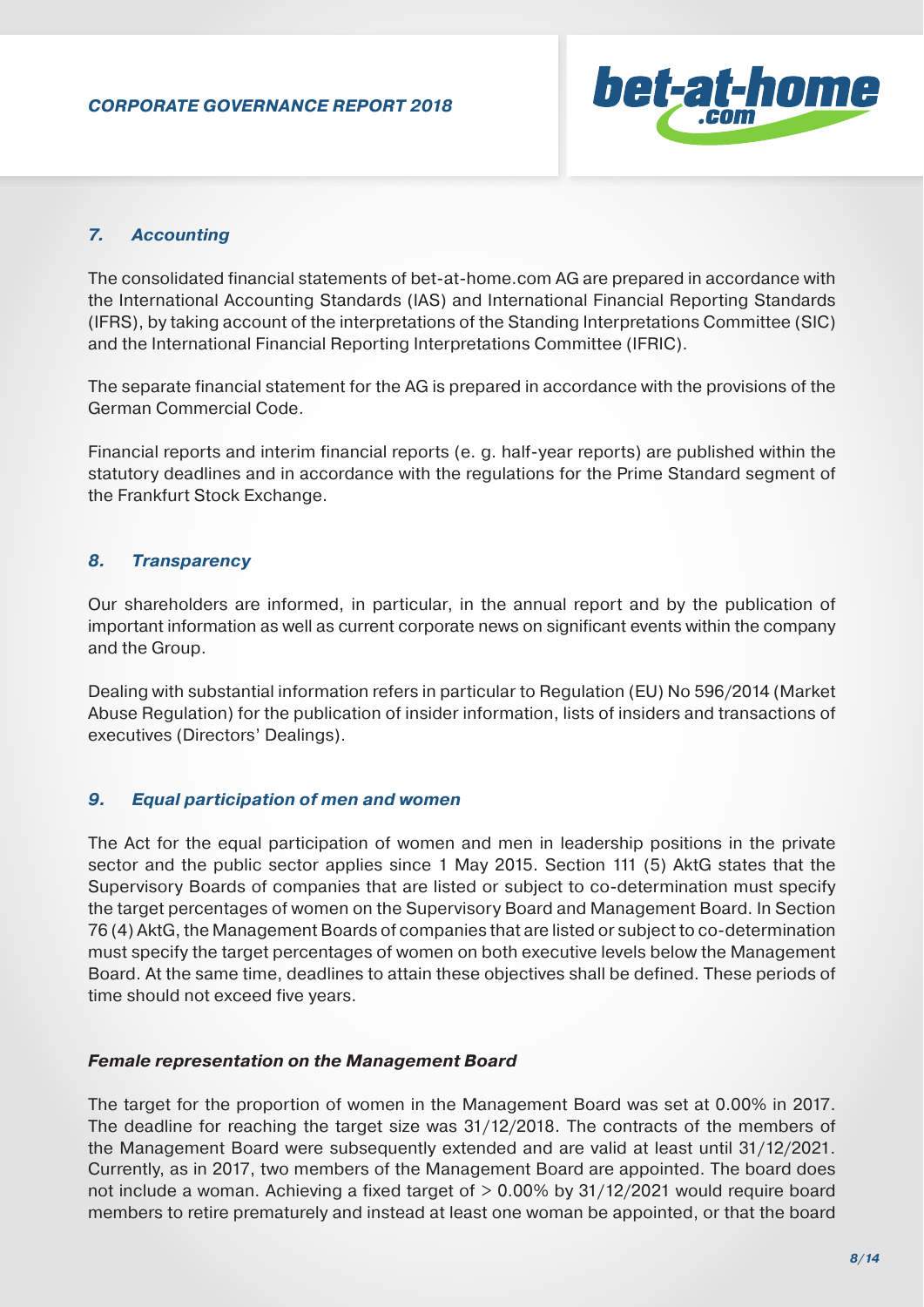

of directors be enlarged and the additional position(s) would be filled by women. At the moment, we are not striving for either, as there is a sufficient, well-rehearsed, experienced and successful management with the current members of the Management Board. Therefore, the Supervisory Board again set the target for the proportion of women in the Management Board at 0.00%. The deadline for reaching the target size was 31/12/2021. A target of 0.00% is permissible if a board is only filled by men whose employment contracts run longer than the deadline for reaching the target size. Currently the target size is reached.

## *Female representation on the Supervisory Board*

The target percentage of women on the Supervisory Board was defined as one-third. The deadline for the achievement of this objective is 30/06/2022. At the moment the target is achieved.

#### *Female representation on both executive levels below the Management Board*

At the moment, the company has no management levels within the meaning of Section 76 (4) AktG. If the evaluation of the status quo shows that there are no (two) management levels below the Management Board, Section 76 (4) AktG shall be restricted according to current legal assessment. Thereupon, targets will be defined only for existing management levels. In case of missing management levels below the Management Board (e. g. holding companies as the bet-at-home.com AG) there are no obligations in this regard according to current legal assessment. Due to the absence of two management levels below the Management Board no target percentage for women pursuant to 76 (4) AktG was defined. A deadline for the achievement of this target was not defined as well. As soon as a management level below the Management Board is implemented, a target percentage for women pursuant to 76 (4) AktG will be defined. Notwithstanding the above, an evaluation of the situation will take place on 30/06/2022 at the latest.

## *III. DIVERSITY*

## *1. Supervisory Board*

## *i) Objectives in the composition of the Supervisory Board*

The company's Supervisory Board consists of three members elected by the shareholders. The Supervisory Board should name concrete objectives for its composition and develop a competence profile for the entire Supervisory Board. In terms of its composition, it should include the company's international activities, potential conflicts of interest, the number of independent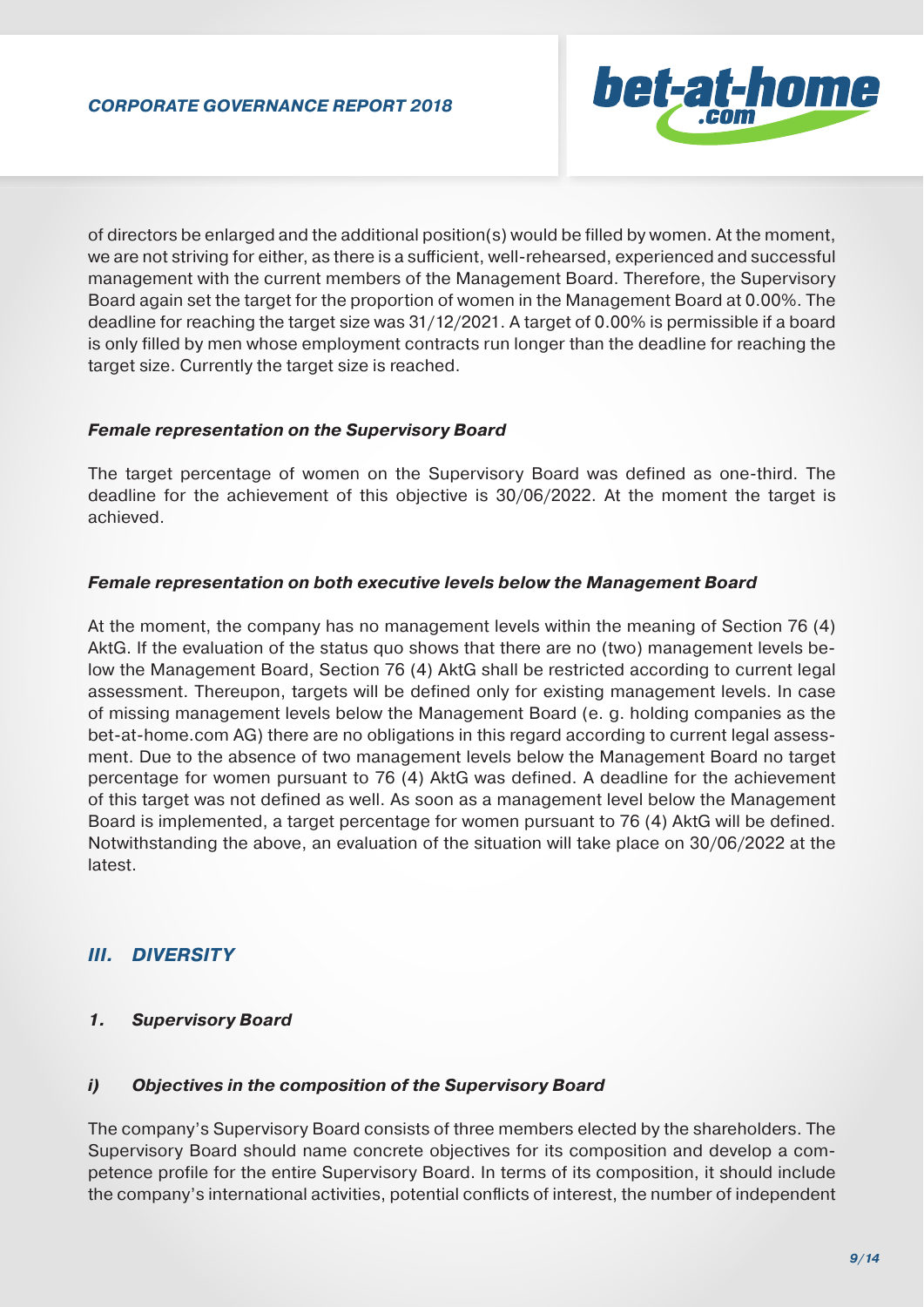

Supervisory Board members within the meaning of section 5.4.2 of the Code, an age limit to be set for Supervisory Board members and a regular limit on the duration on the Supervisory Board. Diversity includes aspects such as age, gender, educational or professional background.

According to Section 5.4.2 of the Code, the Supervisory Board must consider an adequate number of independent members. Within the meaning of this recommendation, a Supervisory Board member is particularly not considered independent if he or she has personal or business relations with the company, its executive bodies, a controlling shareholder or an enterprise associated with the latter which may cause a substantial and not merely temporary conflict of interests. As part of the assessment of independence, it is increasingly demanded that an indicator takes into account how long a member belongs to the Supervisory Board. The Supervisory Board may have no more than two former members of the Management Board among its members. Supervisory Board members must not hold directorships or provide advisory services to the company's major competitors.

The Supervisory Board is in agreement with the content of the Code, whereby besides its balanced professional qualification, the Supervisory Board will also have an appropriate degree of internationality and female representation at all times.

The composition of the Supervisory Board must therefore take account of the fact that bet-at-home.com AG is an innovative and international company and that it relies on modern means of communication over the internet for the provision of its services.

Yet diversity does not mean that a person is nominated as a candidate for the Supervisory Board solely because he or she possesses a certain personal quality; hence, no mandatory quota requirements are imposed.

For companies within the meaning of Section 264d of the German Commercial Code, at least one independent member of the Supervisory Board must, in accordance with Section 100 (5) AktG, have expertise in accounting or auditing.

On 12 March 2015, the Supervisory Board set the following objectives regarding its composition:

- To take into account the international activity of the company and its subsidiaries
- To take into account professional/technical expertise and industry knowledge, especially in relation to online betting and gambling
- Expertise in accounting or auditing
- At least one independent member within the meaning of the current recommendations of the Code
- Prevention of conflicts of interest
- Availability and commitment
- Maximum of three supervisory board positions in non-group companies
- To take into account the age limits defined in the rules of procedure of the Supervisory Board
- A one-third ratio of women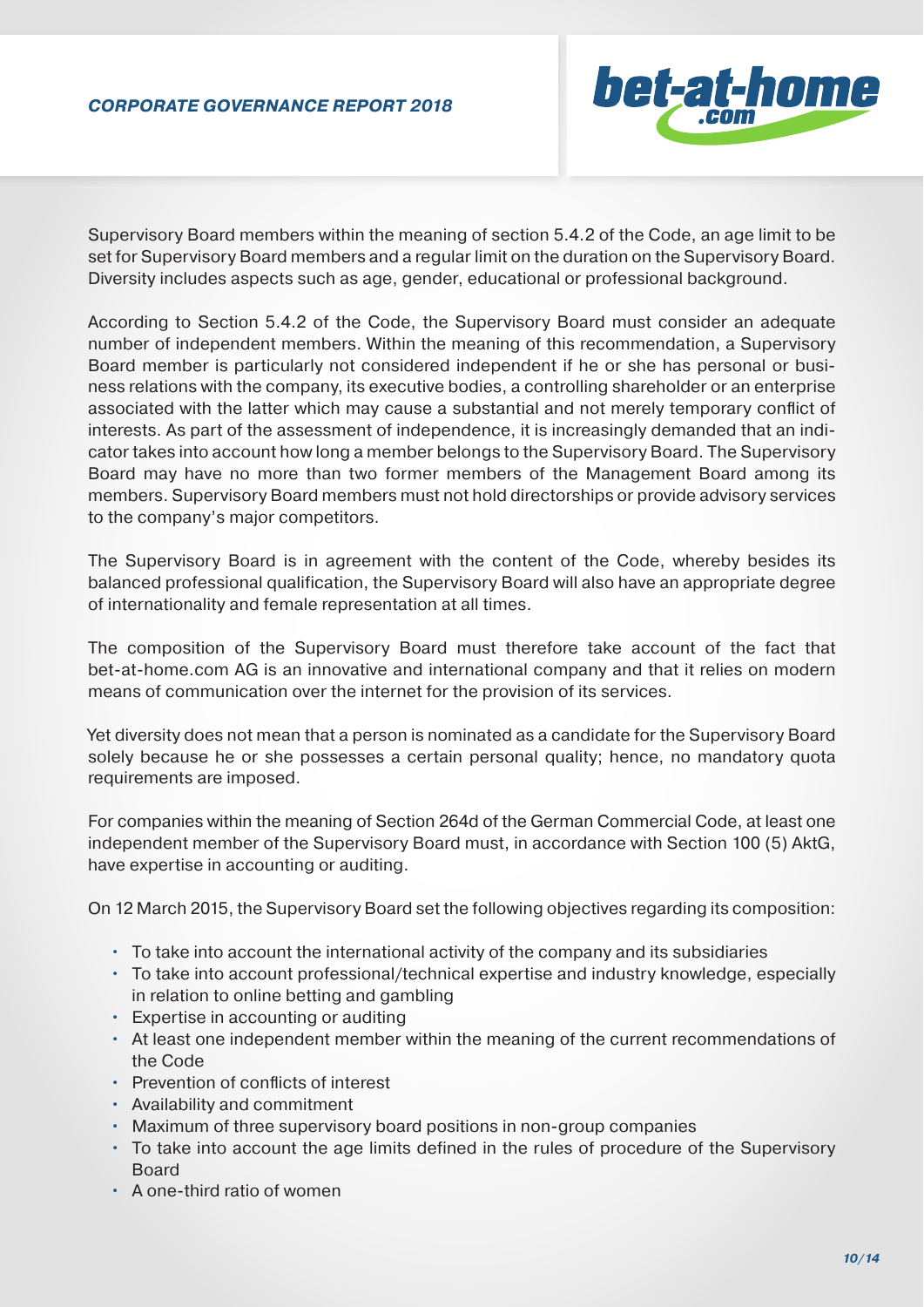

The panel's competence profile includes general knowledge of the industry and markets, understanding of the business model and basic knowledge of the (legal) framework conditions, basic compliance, finance and accounting skills, and of course the ability to understand reports and board submissions and to draw their own conclusions, including the ability to assess the validity, cost-effectiveness, appropriateness and legality of the business decisions to be assessed or to check them for plausibility. In addition, the members of the Supervisory Board must individually meet certain minimum personal requirements that are essential for the efficient work of the Supervisory Board, such as time availability, integrity, confidentiality, ability to discuss, interaction and teamwork.

## *ii) Status of implementation of these objectives in the view of the Supervisory Board*

All relevant professional competences are represented in the Supervisory Board at present. This holds particularly true for the industry-related requirements as well as in respect of accounting and auditing. Comprehensive experience in the international business community is also present, just as are members from different countries.

Members at present:

- **Mr. Martin Arendts**, M.B.L-HSG, lawyer, chairman of the Supervisory Board, is the founder and owner of law firm ARENDTS ANWÄLTE. Specialised in investment law as well as betting and gaming law, he has a high level of expertise not only in issues of company law, capital market law and corporate governance but also in the main legal issues for bet-at-home.com AG Group in relation to betting and gaming. Mr. Arendts also has expertise in accounting and auditing due to his professional activities. Mr. Arendts has been a member of our Supervisory Board since 13/08/2007.
- **Ms. Isabelle Andres** is CEO of Karina Square, Paris, France. Ms. Andres is a former CEO of Betclic Everest Group S.A.S. As the parent company of bet-at-home.com AG, Betclic Everest Group S.A.S. pools various betting and gaming activities. Ms. Andres therefore has excellent, relevant market expertise and accounting knowledge. Ms. Andres has been a member of our Supervisory Board since 04/05/2012.
- **Mr. Jean-Laurent Nabet** was the head of M&A at Vivendi Universal before working as an investment banker for Deutsche Bank in Paris. As investment manager (Head of Investment) for LOV Group Invest S.A.S., Paris, France, Mr. Nabet has excellent, relevant market expertise and knowledge of the entertainment industry as well as investment and internet business. Mr. Nabet has been a member of our Supervisory Board since 31/08/2009.

All members of the Supervisory Board have sufficient time to perform their tasks. None of the members of the Supervisory Board has exceeded the limit of supervisory board positions held outside the Group.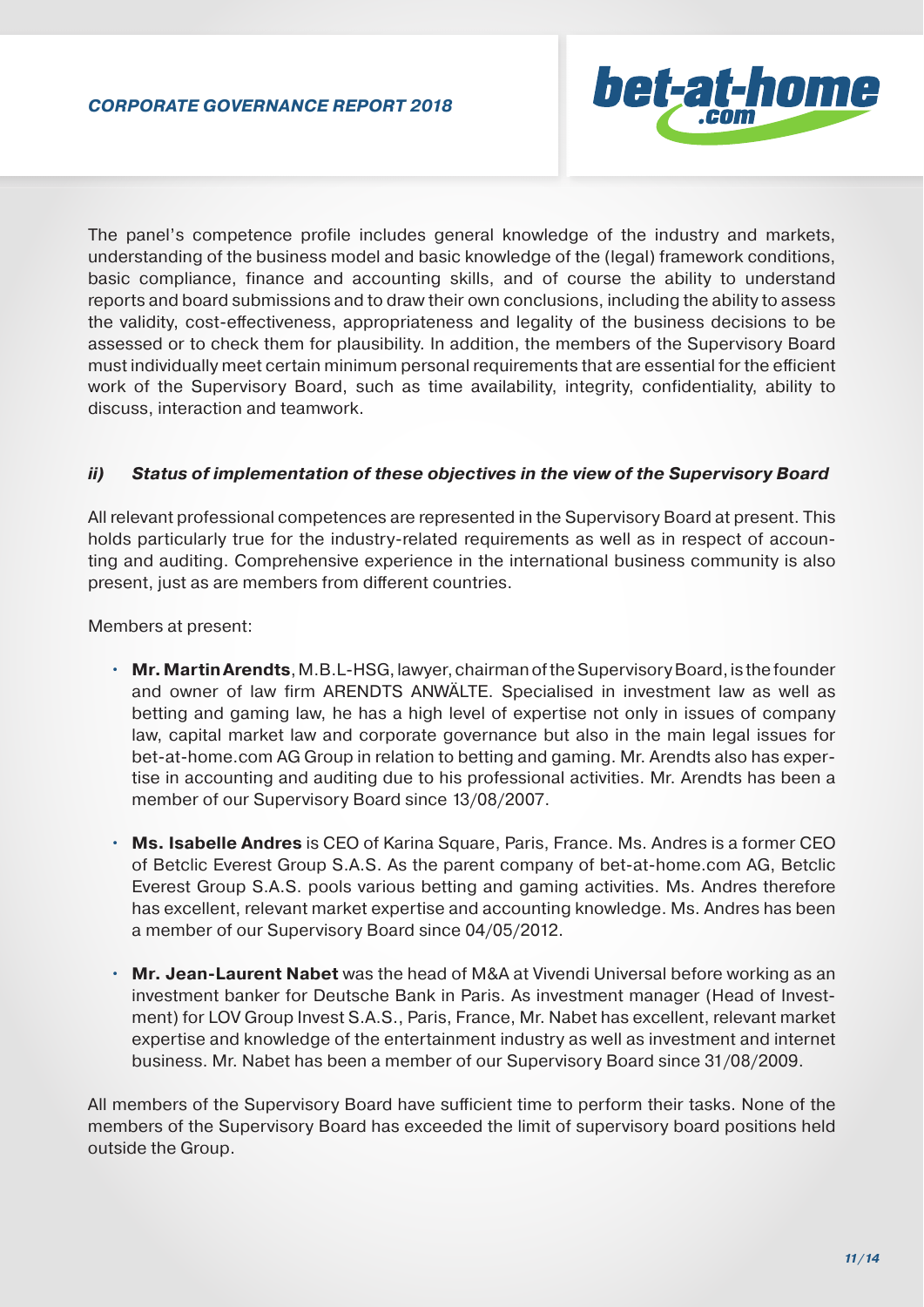

Independence within the Supervisory Board has been preserved. In the estimation of the Management Board and Supervisory Board, the members of the Supervisory Board have no personal or business relations with the company, its executive bodies, a controlling shareholder or an enterprise associated with the latter which could cause a substantial and not merely temporary conflict of interests. Mr. Nabet does occupy a position at a firm which (indirectly) holds the majority of the shares in the company. Yet in the estimation of the Management Board and Supervisory Board, this has not created a substantial and not merely temporary conflict of interests as there are no ongoing operational relations between the mentioned firm and the company. If and when any particular business relations arise, any existing conflicts of interest will be addressed through tried and tested procedures, e. g. abstention from voting. In addition, the relations between dominant organisations and the company are governed by the reporting and auditing duties set out in Sections 312 AktG. These audits, especially by the external auditor, have shown that appropriate compensation has been received so far for these business relations. As far as Mr. Arendts has been a member of the Supervisory Board since 13 August 2007 and therefore for almost 12 years, the administration does not believe that Mr. Arendts is not independent. Mr. Arendts has always put his competence unselfishly in the service of the company. However, according to the administration, there has been no evidence to date that he did not exercise his office with the requisite practicality, professionalism and vigilance, and the necessary emphasis.

No former members of the Management Board belong to the Supervisory Board. Nor do the incumbent members of the Supervisory Board hold board positions at or provide advisory services to the company's major competitors.

The Supervisory Board will also take the objectives defined for its composition into account to the greatest extent possible in its search for suitable candidates for any premature vacancies on the board and in its nominations for routine elections.

## *2. Management Board*

## *i) Objectives in the composition of the Management Board*

The composition of the Board of Management also requires the Supervisory Board in accordance with section 5.1.2 of the Corporate Governance Code on diversity. According to section 76 AktG, the board has to run the company under their own responsibility. The aim of the composition of the Management Board must therefore be, while maintaining the efficiency of the staffing, to entrust personalities with the leadership of the company, which meet the necessary professional and personal requirements in the context of collegial cooperation. It should also be borne in mind in this case that bet-at-home.com AG as a holding company has the task of managing its subsidiaries, but does not itself operate activities. At the level of the Management Board, of course, the best business and industry knowledge, including the regulatory framework in the target markets, is indispensable. Since the bet-at-home.com AG Group operates exclusively as an online provider, knowledge in this area is also of paramount importance. As explained above, in the context of the concept of diversity, the Management Board should not be complemented with women until 31/12/2021.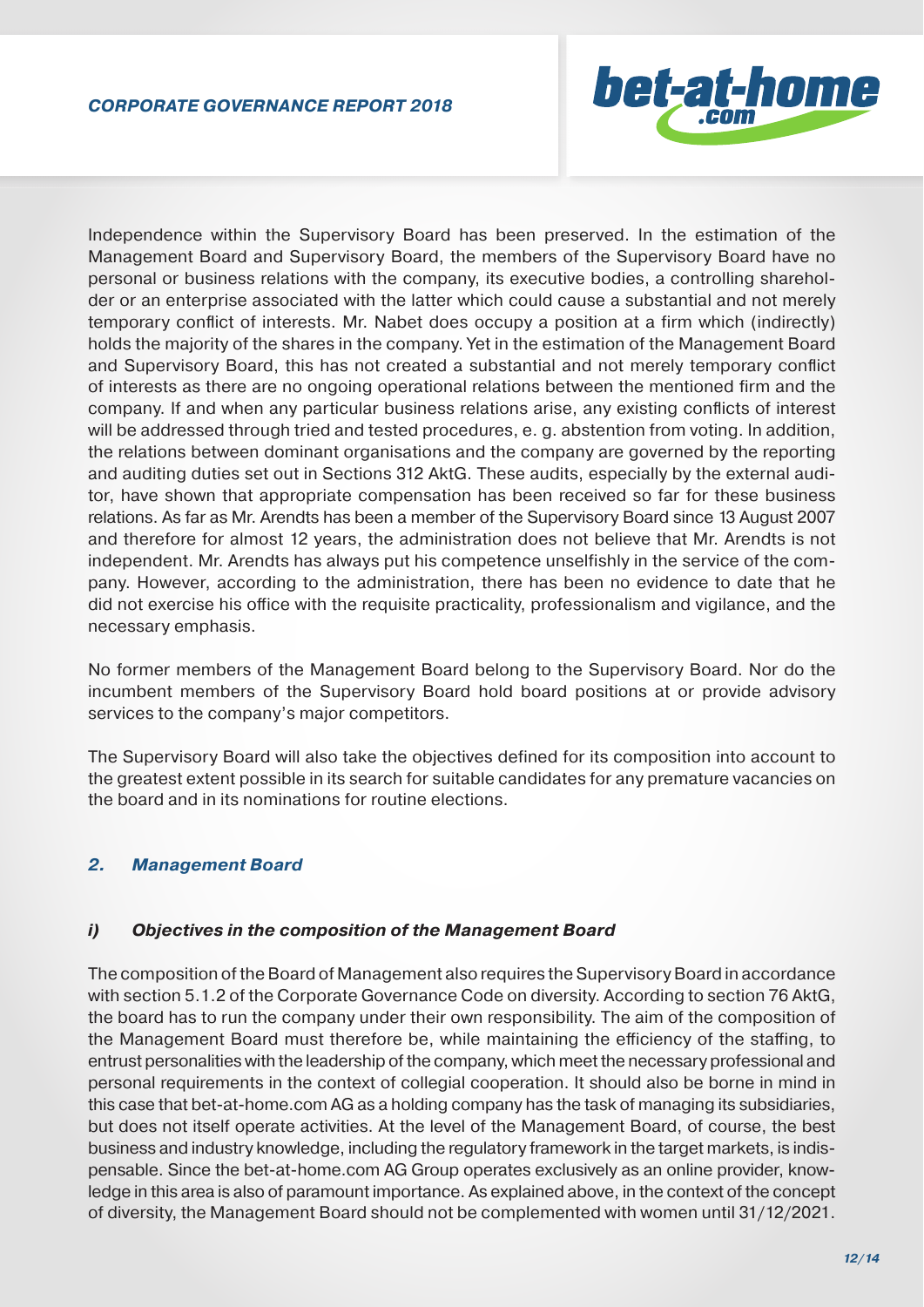

#### *ii) Status of implementation*

The present composition of the Management Board currently reflects the professional and personal requirements that the Supervisory Board is convinced:

Mr. Franz Ömer, one of two members of the Management Board, worked in international consulting for Business Process Reengineering after studying Software Engineering at Softwarepark Hagenberg, Austria. He is the founder of various technology and gaming companies, including bet-at-home.com AG. He has been a member of the bet-at-home.com Group's management team since its foundation and has a wealth of experience in online sports betting and online gaming in particular.

Mr. Michael Quatember worked for KPMG Austria in auditing and consulting for eleven years after completing his studies in business administration. From February 2009 to October 2012, he was Head of Finance and Accounting within the bet-at-home.com AG Group. On November 1, 2012, he was appointed to the Management Board. He gained ten years of industry experience in the meantime and additional valuable skills to the Management Board through his previous activities.

## *IV. SHAREHOLDINGS OF THE MANAGEMENT BOARD AND SUPERVISORY BOARD*

At 31/12/2018, members of the Management Board and Supervisory Board directly or indirectly held the following shares:

#### *1. Management Board*

Franz Ömer: 1.00% of the share capital.

#### *2. Supervisory Board*

Members of the Supervisory Board do not hold any shares in the company.